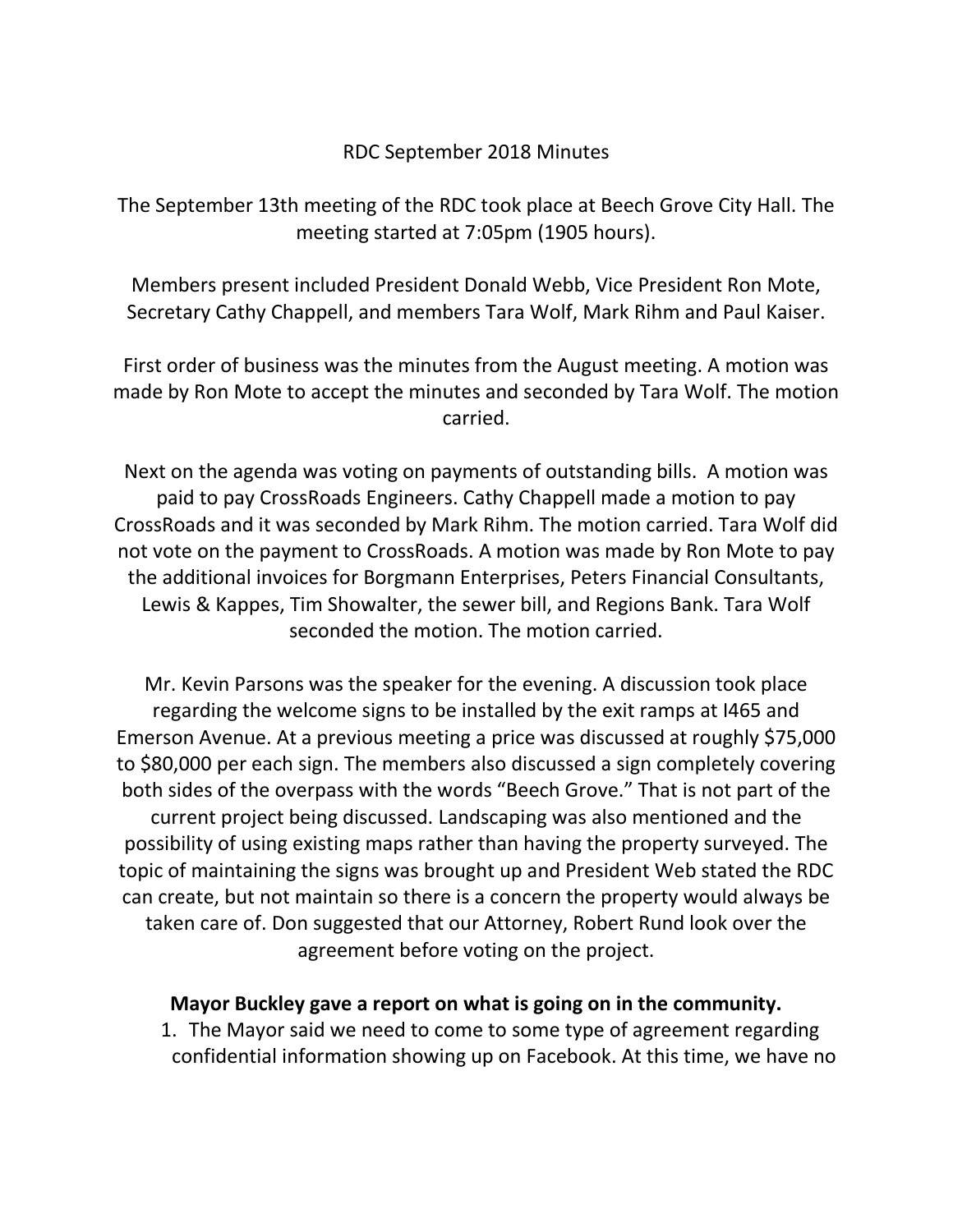idea how the RDC account was hacked. We know who posted the info, we just don't know how it was accessed.

- 2. The Mayor will be attending a meeting with St. Francis regarding the development of the property. This transaction will take place in 2019. He would like an RDC member to attend because it is in a TIF District.
- 3. The trailhead will be installed at  $16<sup>th</sup>$  and Albany for the Greenway.
- 4. CSX is wanting to sell their property and have been working with IDEM cleaning it up. The mayor stated the property is also in a TIF District and once again the RDC should be involved. A very reputable company is interested in the purchase.
- 5. INDOT is still interested in a small train station at the BG Maintenance Facility. It will be east of Emerson Avenue and connected to a TIF area. INDOT would be absorbing 90% of the expense. Mayor Buckley would like to have two RDC members attend an upcoming meeting at his office about the train station.
	- 6. The Greenway will go out for bid after July 2020.
	- 7. \$65,000.00 out of the RDC budget is for the Greenway in 2019.
- 8. The roundabout project is going to take place and the Thompson Road project may get started sooner than currently scheduled.

The Mayor's Dinner is scheduled for October 6 at the Community Center. It is a fund raiser for the Sarah Bolton Park. All RDC members and a guest are invited to attend. There is no fee for the dinner. Monies raised will be for new playground equipment.

Secretary Cathy Chappell read a letter she composed regarding how a small, "under the radar" meeting took place on July 25 at BG City Hall. The only RDC member attending was President Don Webb. Paul Kaiser, a non-voting member of the RDC was in attendance representing the school board. Others present included RDC Attorney Robert Rund, his assistant, Jeff Peters, the RDC financial advisor and school board member Aaron Lamb. The meeting was about TIF money. Cathy expressed her anger that other RDC members were not advised a meeting was even taking place and although it was considered more of a meeting organized by the school board, the RDC paid the fees for Robert Rund and Jeff Peters. Dr. Paul Kaiser said he never intended for the RDC to pay any of the fees and would be reimbursing the RDC the \$1219.64. President Don Webb apologized and said he did not handle the meeting properly.